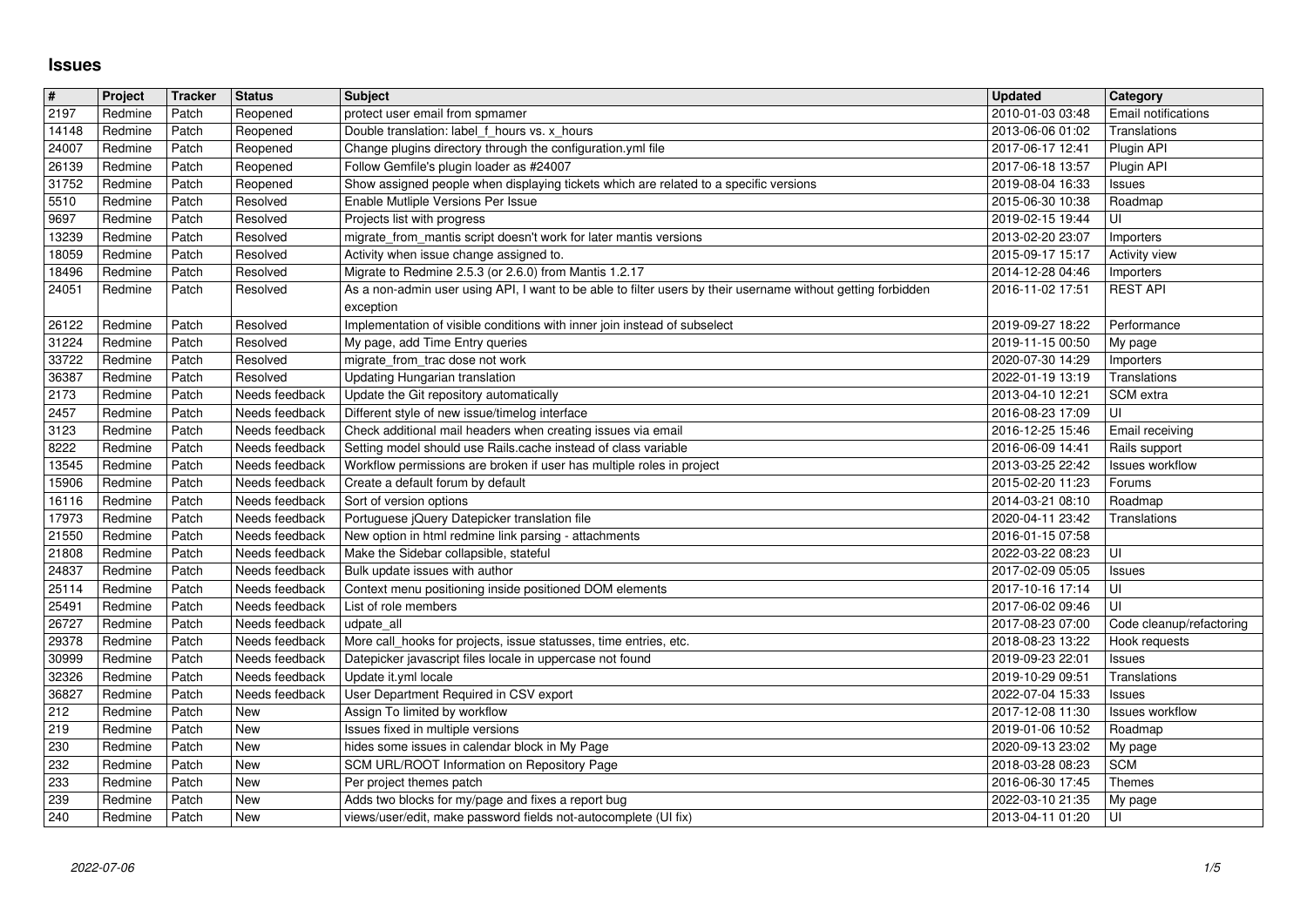| $\overline{\mathbf{t}}$ | Project            | Tracker        | <b>Status</b>            | <b>Subject</b>                                                                                                              | <b>Updated</b>                       | <b>Category</b>               |
|-------------------------|--------------------|----------------|--------------------------|-----------------------------------------------------------------------------------------------------------------------------|--------------------------------------|-------------------------------|
| 244<br>247              | Redmine<br>Redmine | Patch<br>Patch | New<br><b>New</b>        | auto wiki preview<br>Notification mail sender is the author and includes project information.                               | 2022-01-07 09:32<br>2015-12-02 09:51 | UI<br>Email notifications     |
| 251                     | Redmine            | Patch          | New                      | Patch for Feature Request #9785 (Default issues due date == assigned target version date)                                   | 2022-03-10 21:19                     |                               |
| 257                     | Redmine            | Patch          | <b>New</b>               | Optional project repository creation when using reposman.rb                                                                 | 2011-03-24 06:27                     | SCM extra                     |
| 258<br>640              | Redmine<br>Redmine | Patch<br>Patch | New<br><b>New</b>        | Textilize document snippet on overview and activity page<br>When choosing assignee, automatically switch status to Assigned | 2011-04-27 11:18<br>2013-04-30 10:48 | Text formatting<br>Issues     |
| 684                     | Redmine            | Patch          | New                      | Add journal count on issues list                                                                                            | 2020-02-20 01:12                     | <b>Issues list</b>            |
| 691                     | Redmine            | Patch          | New                      | Add column totals to Issus Summary Report                                                                                   | 2017-03-03 18:33                     | <b>Issues</b>                 |
| 811<br>987              | Redmine            | Patch          | New<br>New               | Username validation - allow spaces<br>Create relation for new issue                                                         | 2015-01-08 15:28                     | Accounts / authentication     |
| 989                     | Redmine<br>Redmine | Patch<br>Patch | New                      | Migration task from Bugzilla                                                                                                | 2022-01-19 08:29<br>2012-01-09 13:43 | UI<br>Importers               |
| 1008                    | Redmine            | Patch          | New                      | redmine: migrate_from_trac doesn't work when multibyte characters are used in trac.                                         | 2008-04-07 08:54                     | Importers                     |
| 1021                    | Redmine            | Patch          | <b>New</b>               | Patch for #1013 (uniqueness-validation of custom query name within user-scope)                                              | 2011-03-11 14:15                     | <b>Issues</b>                 |
| 1059<br>1333            | Redmine<br>Redmine | Patch<br>Patch | <b>New</b><br><b>New</b> | Fully integrates svn/dav apache authentication<br>Patch for membership activity (#1195)                                     | 2011-03-24 07:28<br>2018-08-06 03:22 | SCM extra<br>Activity view    |
| 1382                    | Redmine            | Patch          | New                      | Add a global notification cc                                                                                                | 2010-10-25 17:03                     | Email notifications           |
| 1470                    | Redmine            | Patch          | New                      | Projects Info Block for MyPage                                                                                              | 2013-04-14 10:55                     | My page                       |
| 1475                    | Redmine            | Patch          | New                      | Sort by subproject then by subject in issue tracker                                                                         | 2018-11-06 03:55                     | <b>Issues list</b>            |
| 1476<br>1486            | Redmine<br>Redmine | Patch<br>Patch | New<br>New               | Ignore whitespace when using SVN (requires installation of gnu diff)<br>Highlight recent forum activity                     | 2014-05-21 12:17<br>2016-09-13 15:08 | <b>SCM</b><br>Forums          |
| 1568                    | Redmine            | Patch          | New                      | Added Support for htpasswd authentication                                                                                   | 2013-10-23 19:35                     | Accounts / authentication     |
| 1587                    | Redmine            | Patch          | <b>New</b>               | Simple Phone Number and Address List for Users                                                                              | 2013-03-27 20:09                     | Accounts / authentication     |
| 1601<br>1616            | Redmine<br>Redmine | Patch<br>Patch | <b>New</b><br><b>New</b> | Make second level navigation for all views in repository controller<br>Allow email to create and reply to forum messages    | 2009-05-23 15:37<br>2018-05-21 16:10 | <b>SCM</b><br>Email receiving |
| 1650                    | Redmine            | Patch          | New                      | Start/end time tracking for timelogging                                                                                     | 2019-02-26 08:29                     | Time tracking                 |
| 1667                    | Redmine            | Patch          | New                      | Default tracker setting in each project                                                                                     | 2021-06-02 20:41                     | Issues                        |
| 1671                    | Redmine            | Patch          | New                      | Show a breakdown of estimated/spent/remaining time for a version                                                            | 2015-12-16 00:55                     | Time tracking                 |
| 1680<br>1700            | Redmine<br>Redmine | Patch<br>Patch | New<br>New               | Make version description multiline and textilizable<br>Support for extra macros to help in move from trac                   | 2019-06-25 01:46<br>2011-12-05 10:20 | Roadmap<br>Wiki               |
| 1705                    | Redmine            | Patch          | New                      | Use Rails timezones support                                                                                                 | 2011-03-24 05:53                     | Rails support                 |
| 1764                    | Redmine            | Patch          | <b>New</b>               | Add session_config option-stubs to environment-config                                                                       | 2009-11-23 02:34                     | Accounts / authentication     |
| 1783                    | Redmine            | Patch          | <b>New</b><br><b>New</b> | automatic repository creation                                                                                               | 2008-08-13 16:42                     | <b>SCM</b><br>Wiki            |
| 1857<br>2013            | Redmine<br>Redmine | Patch<br>Patch | <b>New</b>               | Make {{toc}} render as properly nested list + skip support<br>Skip notification of issue's updating.                        | 2010-11-06 19:46<br>2013-01-13 21:04 | <b>Email notifications</b>    |
| 2016                    | Redmine            | Patch          | New                      | Tracker Moves of an Issue should create an entry in the activity                                                            | 2019-05-09 14:59                     | Activity view                 |
| 2054                    | Redmine            | Patch          | New                      | Trac Tables are not converted into Redmine                                                                                  | 2016-09-15 16:14                     | Importers                     |
| 2106<br>2114            | Redmine<br>Redmine | Patch<br>Patch | New<br><b>New</b>        | Ability to choose period in 'Spent time' and count of watched issues on 'My page'.<br>Fixed Bugs in Importer Area           | 2013-03-21 06:25<br>2009-07-16 16:45 | UI<br>Importers               |
| $\overline{2195}$       | Redmine            | Patch          | New                      | wiki marco to link to files                                                                                                 | 2008-11-15 17:37                     | Attachments                   |
| 2198                    | Redmine            | Patch          | <b>New</b>               | print short list of users in overview page of project                                                                       | 2016-09-15 10:00                     | Projects                      |
| 2281                    | Redmine            | Patch          | New                      | Total-columns in the issue summary (issue report)                                                                           | 2019-02-15 15:24                     | l UI-                         |
| 2459<br>2504            | Redmine<br>Redmine | Patch<br>Patch | <b>New</b><br>New        | Links and filters for project and author in activity and search pages<br>Importing Trac "Ticket keywords"                   | 2016-09-13 17:19<br>2016-09-13 14:48 | l UI<br>Importers             |
|                         |                    |                |                          |                                                                                                                             |                                      |                               |
|                         |                    |                |                          |                                                                                                                             |                                      |                               |
|                         |                    |                |                          |                                                                                                                             |                                      |                               |
|                         |                    |                |                          |                                                                                                                             |                                      |                               |
|                         |                    |                |                          |                                                                                                                             |                                      |                               |
|                         |                    |                |                          |                                                                                                                             |                                      |                               |
|                         |                    |                |                          |                                                                                                                             |                                      |                               |
|                         |                    |                |                          |                                                                                                                             |                                      |                               |
|                         |                    |                |                          |                                                                                                                             |                                      |                               |
|                         |                    |                |                          |                                                                                                                             |                                      |                               |
|                         |                    |                |                          |                                                                                                                             |                                      |                               |
|                         |                    |                |                          |                                                                                                                             |                                      |                               |
|                         |                    |                |                          |                                                                                                                             |                                      |                               |
|                         |                    |                |                          |                                                                                                                             |                                      |                               |
|                         |                    |                |                          |                                                                                                                             |                                      |                               |
|                         |                    |                |                          |                                                                                                                             |                                      |                               |
|                         |                    |                |                          |                                                                                                                             |                                      |                               |
|                         |                    |                |                          |                                                                                                                             |                                      |                               |
|                         |                    |                |                          |                                                                                                                             |                                      |                               |
|                         |                    |                |                          |                                                                                                                             |                                      |                               |
|                         |                    |                |                          |                                                                                                                             |                                      |                               |
|                         |                    |                |                          |                                                                                                                             |                                      |                               |
|                         |                    |                |                          |                                                                                                                             |                                      |                               |
|                         |                    |                |                          |                                                                                                                             |                                      |                               |
|                         |                    |                |                          |                                                                                                                             |                                      |                               |
|                         |                    |                |                          |                                                                                                                             |                                      |                               |
|                         |                    |                |                          |                                                                                                                             |                                      |                               |
|                         |                    |                |                          |                                                                                                                             |                                      |                               |
|                         |                    |                |                          |                                                                                                                             |                                      |                               |
|                         |                    |                |                          |                                                                                                                             |                                      |                               |
|                         |                    |                |                          |                                                                                                                             |                                      |                               |
|                         |                    |                |                          |                                                                                                                             |                                      |                               |
|                         |                    |                |                          |                                                                                                                             |                                      |                               |
|                         |                    |                |                          |                                                                                                                             |                                      |                               |
|                         |                    |                |                          |                                                                                                                             |                                      |                               |
|                         |                    |                |                          |                                                                                                                             |                                      |                               |
|                         |                    |                |                          |                                                                                                                             |                                      |                               |
|                         |                    |                |                          |                                                                                                                             |                                      |                               |
|                         |                    |                |                          |                                                                                                                             |                                      |                               |
|                         |                    |                |                          |                                                                                                                             |                                      |                               |
|                         |                    |                |                          |                                                                                                                             |                                      |                               |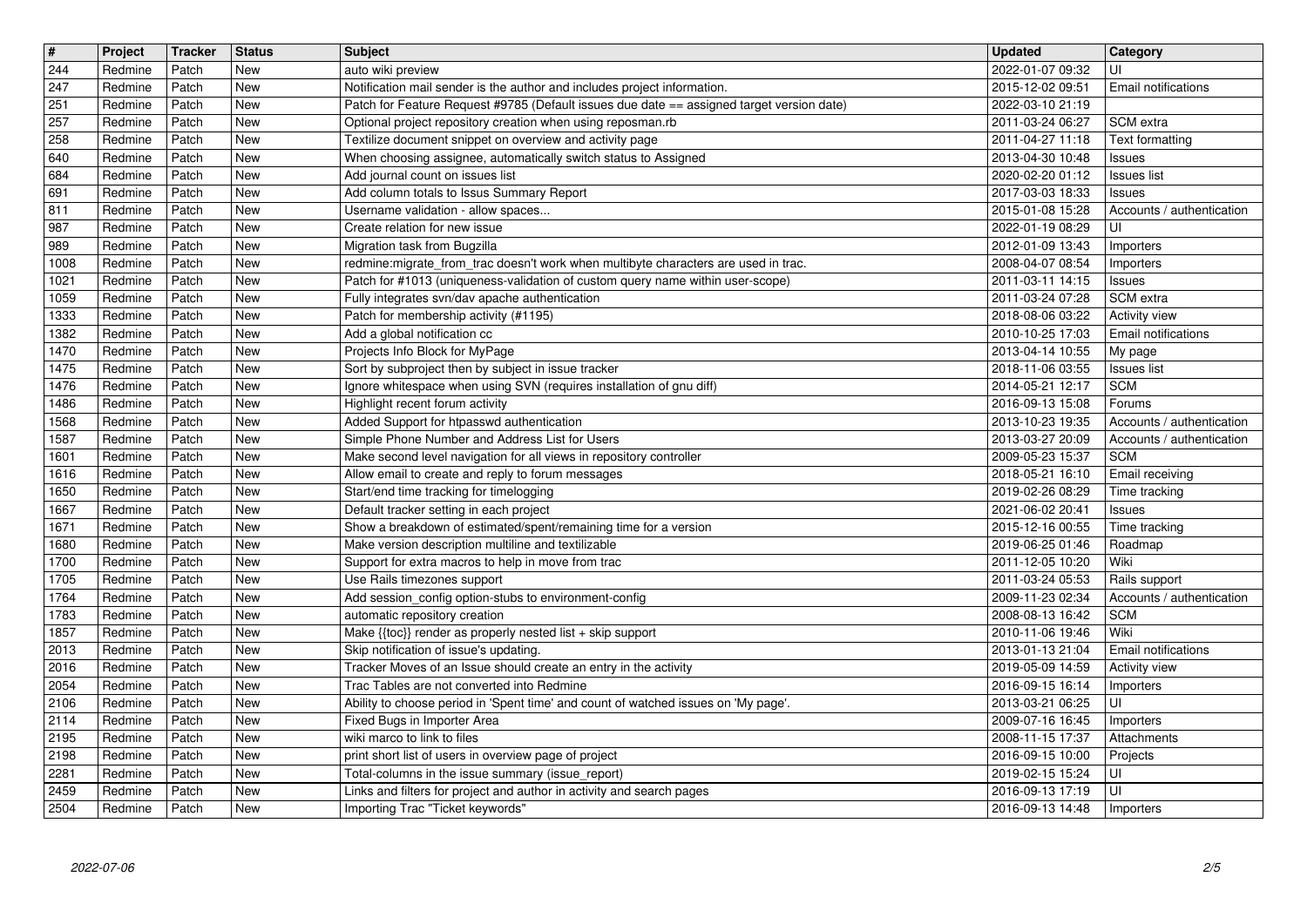| $\overline{\mathbf{H}}$ | Project            | Tracker        | <b>Status</b>            | Subject                                                                                                                                   | <b>Updated</b>                       | Category                         |
|-------------------------|--------------------|----------------|--------------------------|-------------------------------------------------------------------------------------------------------------------------------------------|--------------------------------------|----------------------------------|
| 2510<br>2525            | Redmine<br>Redmine | Patch<br>Patch | New<br>New               | [SCM, Bazaar] Prefer revision's "author" field over "committer" if available<br>Redmine management of Git repositories                    | 2009-01-14 18:58<br>2013-09-23 01:51 | <b>SCM</b><br><b>SCM</b>         |
| 2576                    | Redmine            | Patch          | New                      | Partially decouple application_helper.rb from Gravatar                                                                                    | 2009-03-24 22:34                     |                                  |
| 2631                    | Redmine            | Patch          | <b>New</b>               | Add breadcrumbs to news pages                                                                                                             | 2016-05-10 11:18                     | UI                               |
| 2685                    | Redmine            | Patch          | New                      | Display notice when commenting on closed tickets                                                                                          | 2013-01-13 21:04                     | <b>Issues</b>                    |
| 2696                    | Redmine            | Patch          | New                      | Add subcategory to category                                                                                                               | 2009-11-23 14:56                     | <b>Issues</b>                    |
| 2746<br>2748            | Redmine<br>Redmine | Patch<br>Patch | New<br>New               | Send out issue priority in the email notification header<br>Improved Trac-Importer with subversion repository migration                   | 2021-05-19 08:30<br>2010-03-08 21:58 | Email notifications<br>Importers |
| 2750                    | Redmine            | Patch          | New                      | Project tinyurl                                                                                                                           | 2010-10-25 17:02                     | Projects                         |
| 2862                    | Redmine            | Patch          | New                      | Make user sorting by his localized encoding name instead of utf-8 encoding name                                                           | 2011-03-24 06:01                     | 118n                             |
| 2931                    | Redmine            | Patch          | New                      | Templating for description of new tickets by Tracker                                                                                      | 2015-07-07 20:14                     | Issues                           |
| 3052<br>3117            | Redmine<br>Redmine | Patch<br>Patch | <b>New</b><br><b>New</b> | Patch for Redmine to persist form state when adding multiple issues<br>Add the possibility to select the comment field to /timelog/report | 2010-11-27 00:40<br>2010-12-22 00:29 | Issues<br>Time tracking          |
| 3195                    | Redmine            | Patch          | <b>New</b>               | issue's start date could be the latest due date of predecessors                                                                           | 2021-08-06 22:38                     | <b>Issues</b>                    |
| 3245                    | Redmine            | Patch          | New                      | Roadmap - show Estimated Time and Spent Time                                                                                              | 2017-11-26 10:52                     | Roadmap                          |
| 3274                    | Redmine<br>Redmine | Patch          | New                      | Wiki Page Categories                                                                                                                      | 2010-10-25 17:02                     | Wiki                             |
| 3357<br>3358            | Redmine            | Patch<br>Patch | New<br>New               | Revision log relative to current location in the Repository Browser<br>Advanced LDAP authentication                                       | 2009-05-18 23:00<br>2018-06-05 13:37 | <b>SCM</b><br>LDAP               |
| 3394                    | Redmine            | Patch          | New                      | stripping comments prevents importing Trac compatible subversion messages                                                                 | 2012-05-03 08:08                     | <b>SCM</b>                       |
| 3437                    | Redmine            | Patch          | New                      | Textile parser regression with !! url                                                                                                     | 2011-03-23 10:54                     | Text formatting                  |
| 3477                    | Redmine            | Patch<br>Patch | New<br><b>New</b>        | Fix access handler to remove the need for a separate svn-private/git-private                                                              | 2011-03-24 07:38<br>2013-12-17 11:10 | SCM extra                        |
| 3586<br>3606            | Redmine<br>Redmine | Patch          | New                      | Add an option to filter issues by people who were assigned to it in the past<br>Copy queries                                              | 2017-03-20 06:30                     | <b>Issues</b><br>UI              |
| 3608                    | Redmine            | Patch          | New                      | migrate from mantis encoding patch                                                                                                        | 2011-03-24 10:44                     | Importers                        |
| 3712                    | Redmine            | Patch          | New                      | enhanced mod_perl module for apache                                                                                                       | 2013-08-27 17:51                     | SCM extra                        |
| 3732<br>3749            | Redmine<br>Redmine | Patch<br>Patch | New<br>New               | Incoming mail IMAP : Notify when an error occurs<br>Wiki. TOC. The standardised anchors and admissible "fragment" part of URI.            | 2013-01-13 21:04<br>2009-08-18 01:10 | Email receiving<br>Wiki          |
| 3754                    | Redmine            | Patch          | New                      | add some additional URL paths to robots.txt                                                                                               | 2015-02-04 20:35                     |                                  |
| 3756                    | Redmine            | Patch          | New                      | Integer custom fields should use correct query controls                                                                                   | 2010-10-25 17:03                     | Custom fields                    |
| 3770                    | Redmine            | Patch          | New                      | text/html documents force currently firefox to open download dialog                                                                       | 2011-03-23 11:02                     | Attachments                      |
| 3803                    | Redmine<br>Redmine | Patch          | New<br>New               | Show custom user fields in csv export of time entry reports                                                                               | 2009-09-01 15:01                     | Time tracking<br>Wiki            |
| 3806<br>3827            | Redmine            | Patch<br>Patch | New                      | Template engine<br>Allow (SVN) repository browsing in Redmine.pm                                                                          | 2018-01-16 17:13<br>2014-11-10 15:44 | SCM extra                        |
| 3901                    | Redmine            | Patch          | New                      | Make length of short project description customizable                                                                                     | 2009-09-23 08:46                     |                                  |
| 4029                    | Redmine            | Patch          | New                      | Deletion of redmine-project should delete svn-project, too                                                                                | 2011-03-29 06:36                     | SCM extra                        |
| 4071<br>4262            | Redmine<br>Redmine | Patch<br>Patch | New<br>New               | Accept more input when replying to a ticket using e-mail<br>Bazaar: correct renames handling, other improvements                          | 2010-11-12 14:17<br>2012-09-27 20:35 | Email receiving<br><b>SCM</b>    |
| 4277                    | Redmine            | Patch          | New                      | Add "hide prefixed projectname from issuesubject on issuelist" setting                                                                    | 2010-11-14 01:03                     | Administration                   |
| 4520                    | Redmine            | Patch          | New                      | Simplify URL Matching in Redmine                                                                                                          | 2010-01-15 18:13   Text formatting   |                                  |
| 4535                    | Redmine            | Patch          | New                      | Import Target Version from Mantis                                                                                                         | 2010-01-07 23:25                     | Importers                        |
| 4548                    | Redmine            | Patch          | New                      | please pull in debian branch                                                                                                              | 2013-01-13 21:04<br>2010-01-13 15:40 |                                  |
| 4571<br>4580            | Redmine<br>Redmine | Patch<br>Patch | New<br>New               | Allow labels for Redmine links<br>Run rake db:schema:dump after rake db:migrate_plugins                                                   | 2010-10-25 17:03                     | Text formatting                  |
|                         |                    |                |                          |                                                                                                                                           |                                      |                                  |
|                         |                    |                |                          |                                                                                                                                           |                                      |                                  |
|                         |                    |                |                          |                                                                                                                                           |                                      |                                  |
|                         |                    |                |                          |                                                                                                                                           |                                      |                                  |
|                         |                    |                |                          |                                                                                                                                           |                                      |                                  |
|                         |                    |                |                          |                                                                                                                                           |                                      |                                  |
|                         |                    |                |                          |                                                                                                                                           |                                      |                                  |
|                         |                    |                |                          |                                                                                                                                           |                                      |                                  |
|                         |                    |                |                          |                                                                                                                                           |                                      |                                  |
|                         |                    |                |                          |                                                                                                                                           |                                      |                                  |
|                         |                    |                |                          |                                                                                                                                           |                                      |                                  |
|                         |                    |                |                          |                                                                                                                                           |                                      |                                  |
|                         |                    |                |                          |                                                                                                                                           |                                      |                                  |
|                         |                    |                |                          |                                                                                                                                           |                                      |                                  |
|                         |                    |                |                          |                                                                                                                                           |                                      |                                  |
|                         |                    |                |                          |                                                                                                                                           |                                      |                                  |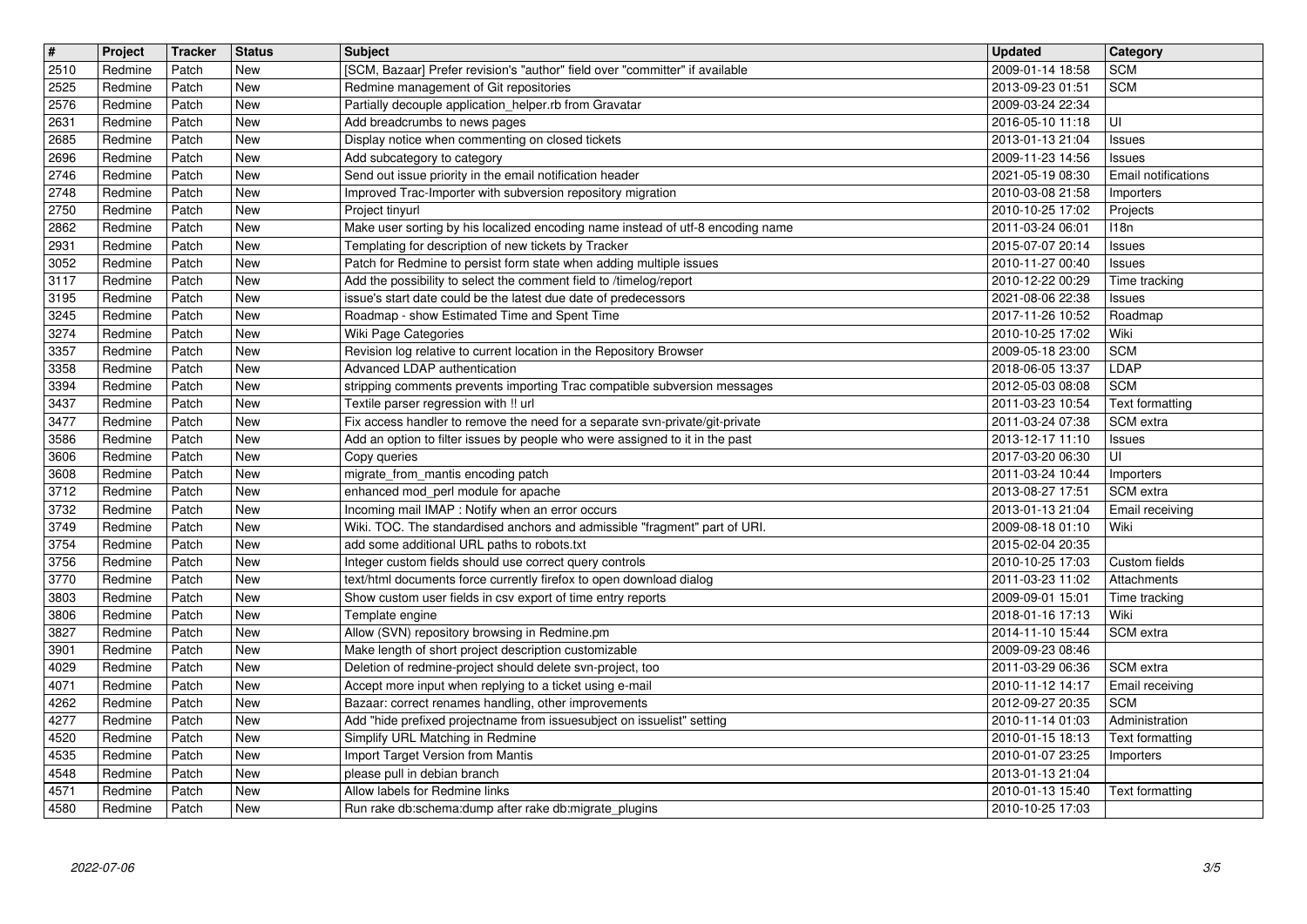| $\overline{\mathbf{t}}$ | Project            | Tracker        | <b>Status</b> | <b>Subject</b>                                                                                                                                                     | <b>Updated</b>                       | Category                                |
|-------------------------|--------------------|----------------|---------------|--------------------------------------------------------------------------------------------------------------------------------------------------------------------|--------------------------------------|-----------------------------------------|
| 4635<br>4662            | Redmine<br>Redmine | Patch<br>Patch | New<br>New    | Filter by Role clause<br>Handled-mail should use set issue.assigned_to to the first "To" address                                                                   | 2010-01-22 16:06<br>2010-03-22 22:18 | <b>Issues</b><br><b>Email receiving</b> |
| 4665                    | Redmine            | Patch          | <b>New</b>    | Projects not calling EnabledModule callbacks in some cases                                                                                                         | 2010-10-25 17:00                     | Projects                                |
| 4705                    | Redmine            | Patch          | New           | Allow selection of up to five fields in timelog report                                                                                                             | 2010-02-01 13:27                     | Time tracking                           |
| 4755<br>4822            | Redmine<br>Redmine | Patch<br>Patch | New<br>New    | Create and maintain groups from LDAP attributes<br>Version cannot be added from issue without existing versions                                                    | 2012-01-19 10:43<br>2013-05-10 10:16 | LDAP<br>UI                              |
| 4878                    | Redmine            | Patch          | New           | More Hook Features                                                                                                                                                 | 2012-08-20 19:06                     | Plugin API                              |
| 4964                    | Redmine            | Patch          | New           | Change sorting order globally                                                                                                                                      | 2018-11-06 03:54                     | Code cleanup/refactoring                |
| 4977                    | Redmine            | Patch<br>Patch | New<br>New    | LDAP user cant change username and email<br>Human readable Time for the issue table                                                                                | 2010-03-03 17:30                     | <b>LDAP</b>                             |
| 4979<br>5027            | Redmine<br>Redmine | Patch          | New           | hook in the mail_handler                                                                                                                                           | 2019-02-15 18:50<br>2011-03-24 10:53 | UI<br>Email receiving                   |
| 5035                    | Redmine            | Patch          | <b>New</b>    | Migrate from trac - Errors in wiki formating                                                                                                                       | 2010-11-13 04:54                     | Importers                               |
| 5065                    | Redmine            | Patch          | New           | Importing wiki with different encoding                                                                                                                             | 2010-03-15 17:17                     | Importers                               |
| 5119<br>5200            | Redmine<br>Redmine | Patch<br>Patch | New<br>New    | "User group" custom field<br>Redmine.pm - LDAP Host as URI                                                                                                         | 2010-03-30 17:25<br>2010-03-28 22:14 | Custom fields<br>LDAP                   |
| 5249                    | Redmine            | Patch          | New           | rel=nofollow on external links                                                                                                                                     | 2019-10-31 04:00                     | Text formatting                         |
| 5389                    | Redmine            | Patch          | New           | Option redirect_to in UsersController#edit when a params :back is defined                                                                                          | 2010-04-27 19:01                     | Accounts / authentication               |
| 5447                    | Redmine            | Patch<br>Patch | New<br>New    | User status can not be changed with javascript disabled                                                                                                            | 2010-05-05 17:39                     | Accounts / authentication               |
| 5530<br>5535            | Redmine<br>Redmine | Patch          | New           | Additional hooks on top of the issue new/edit/bulk edit views<br>Assigned to issuelist filter: added <nobody> value</nobody>                                       | 2016-12-30 09:20<br>2018-08-31 14:45 | Hook requests<br>Issues filter          |
| 5554                    | Redmine            | Patch          | New           | Make links to various redmine objects more consistent                                                                                                              | 2010-05-19 14:56                     | Code cleanup/refactoring                |
| 5556                    | Redmine            | Patch          | New           | Display more projects in project jump box                                                                                                                          | 2010-05-21 11:33                     | UI                                      |
| 5668<br>5669            | Redmine<br>Redmine | Patch<br>Patch | New<br>New    | Invite Feature for projects<br>Subversion mirror creation.                                                                                                         | 2011-07-14 23:52<br>2011-03-24 07:53 | Permissions and roles<br>SCM extra      |
| 5690                    | Redmine            | Patch          | New           | Change LDAP password                                                                                                                                               | 2016-11-03 08:37                     | LDAP                                    |
| 5722                    | Redmine            | Patch          | New           | Custom Boolean Fields cannot be set to true                                                                                                                        | 2011-04-18 08:05                     | Custom fields                           |
| 5764                    | Redmine            | Patch          | New           | migrate_from_trac does not support trac 0.12                                                                                                                       | 2013-07-29 16:51                     | Importers                               |
| 5790<br>5829            | Redmine<br>Redmine | Patch<br>Patch | New<br>New    | Save year_from and month_from in the ganttchart<br>show roadmap with child project issues.                                                                         | 2018-12-05 09:18<br>2010-07-07 10:55 | Gantt<br>Roadmap                        |
| 5838                    | Redmine            | Patch          | New           | add call to :view_repositories_show_contextual hook in app/views/repositories/revision.rhtml                                                                       | 2016-12-24 02:37                     | Hook requests                           |
| 5891                    | Redmine            | Patch          | New           | New IssuesController hook for new issues                                                                                                                           | 2016-12-30 09:19                     | Hook requests                           |
| 5897                    | Redmine<br>Redmine | Patch          | New<br>New    | Use issue/forum title in URLs for search engine optimization<br>Fixed issue list context menu overflow                                                             | 2019-02-03 07:56                     | <b>SEO</b>                              |
| 6053<br>6096            | Redmine            | Patch<br>Patch | New           | Highlighting Skype links in wiki                                                                                                                                   | 2010-08-06 12:38<br>2014-05-23 22:08 | UI<br>Text formatting                   |
| 6107                    | Redmine            | Patch          | New           | Modify reposman.rb to delete a project on the repository when this project has been deleted on redmine                                                             | 2011-03-24 06:26                     | <b>SCM</b> extra                        |
| 6159                    | Redmine            | Patch          | New           | Subversion: latest changesets performance improvement.                                                                                                             | 2011-03-29 06:25                     | <b>SCM</b>                              |
| 6177<br>6247            | Redmine<br>Redmine | Patch<br>Patch | New<br>New    | "bignum too big to convert into `long'" in migrate_from_trac.rake<br>Display terget version in mouse-over popup for issues in Gantt                                | 2011-03-23 11:36<br>2016-08-29 03:41 | Importers<br>Gantt                      |
| 6330                    | Redmine            | Patch          | New           | Hyperlinks with "%" or "!" at the end                                                                                                                              | 2010-10-05 15:04                     | Wiki                                    |
| 6414                    | Redmine            | Patch          | New           | Added FLAG to Redmine.pm to AllowAlternateAuth methods on apache                                                                                                   | 2011-03-24 06:22                     | SCM extra                               |
| 6440                    | Redmine            | Patch          | New           | Support for wiki page rendering in my page                                                                                                                         | 2018-09-08 09:16                     | My page                                 |
| 6450<br>6475            | Redmine<br>Redmine | Patch<br>Patch | New<br>New    | Allow localized date input and correctly transform for custom date fields<br>Add an option to set the project name from apache when authenticating with Redmine.pm | 2012-08-12 17:31<br>2011-03-29 07:14 | Custom fields<br>SCM extra              |
|                         |                    |                |               |                                                                                                                                                                    |                                      |                                         |
|                         |                    |                |               |                                                                                                                                                                    |                                      |                                         |
|                         |                    |                |               |                                                                                                                                                                    |                                      |                                         |
|                         |                    |                |               |                                                                                                                                                                    |                                      |                                         |
|                         |                    |                |               |                                                                                                                                                                    |                                      |                                         |
|                         |                    |                |               |                                                                                                                                                                    |                                      |                                         |
|                         |                    |                |               |                                                                                                                                                                    |                                      |                                         |
|                         |                    |                |               |                                                                                                                                                                    |                                      |                                         |
|                         |                    |                |               |                                                                                                                                                                    |                                      |                                         |
|                         |                    |                |               |                                                                                                                                                                    |                                      |                                         |
|                         |                    |                |               |                                                                                                                                                                    |                                      |                                         |
|                         |                    |                |               |                                                                                                                                                                    |                                      |                                         |
|                         |                    |                |               |                                                                                                                                                                    |                                      |                                         |
|                         |                    |                |               |                                                                                                                                                                    |                                      |                                         |
|                         |                    |                |               |                                                                                                                                                                    |                                      |                                         |
|                         |                    |                |               |                                                                                                                                                                    |                                      |                                         |
|                         |                    |                |               |                                                                                                                                                                    |                                      |                                         |
|                         |                    |                |               |                                                                                                                                                                    |                                      |                                         |
|                         |                    |                |               |                                                                                                                                                                    |                                      |                                         |
|                         |                    |                |               |                                                                                                                                                                    |                                      |                                         |
|                         |                    |                |               |                                                                                                                                                                    |                                      |                                         |
|                         |                    |                |               |                                                                                                                                                                    |                                      |                                         |
|                         |                    |                |               |                                                                                                                                                                    |                                      |                                         |
|                         |                    |                |               |                                                                                                                                                                    |                                      |                                         |
|                         |                    |                |               |                                                                                                                                                                    |                                      |                                         |
|                         |                    |                |               |                                                                                                                                                                    |                                      |                                         |
|                         |                    |                |               |                                                                                                                                                                    |                                      |                                         |
|                         |                    |                |               |                                                                                                                                                                    |                                      |                                         |
|                         |                    |                |               |                                                                                                                                                                    |                                      |                                         |
|                         |                    |                |               |                                                                                                                                                                    |                                      |                                         |
|                         |                    |                |               |                                                                                                                                                                    |                                      |                                         |
|                         |                    |                |               |                                                                                                                                                                    |                                      |                                         |
|                         |                    |                |               |                                                                                                                                                                    |                                      |                                         |
|                         |                    |                |               |                                                                                                                                                                    |                                      |                                         |
|                         |                    |                |               |                                                                                                                                                                    |                                      |                                         |
|                         |                    |                |               |                                                                                                                                                                    |                                      |                                         |
|                         |                    |                |               |                                                                                                                                                                    |                                      |                                         |
|                         |                    |                |               |                                                                                                                                                                    |                                      |                                         |
|                         |                    |                |               |                                                                                                                                                                    |                                      |                                         |
|                         |                    |                |               |                                                                                                                                                                    |                                      |                                         |
|                         |                    |                |               |                                                                                                                                                                    |                                      |                                         |